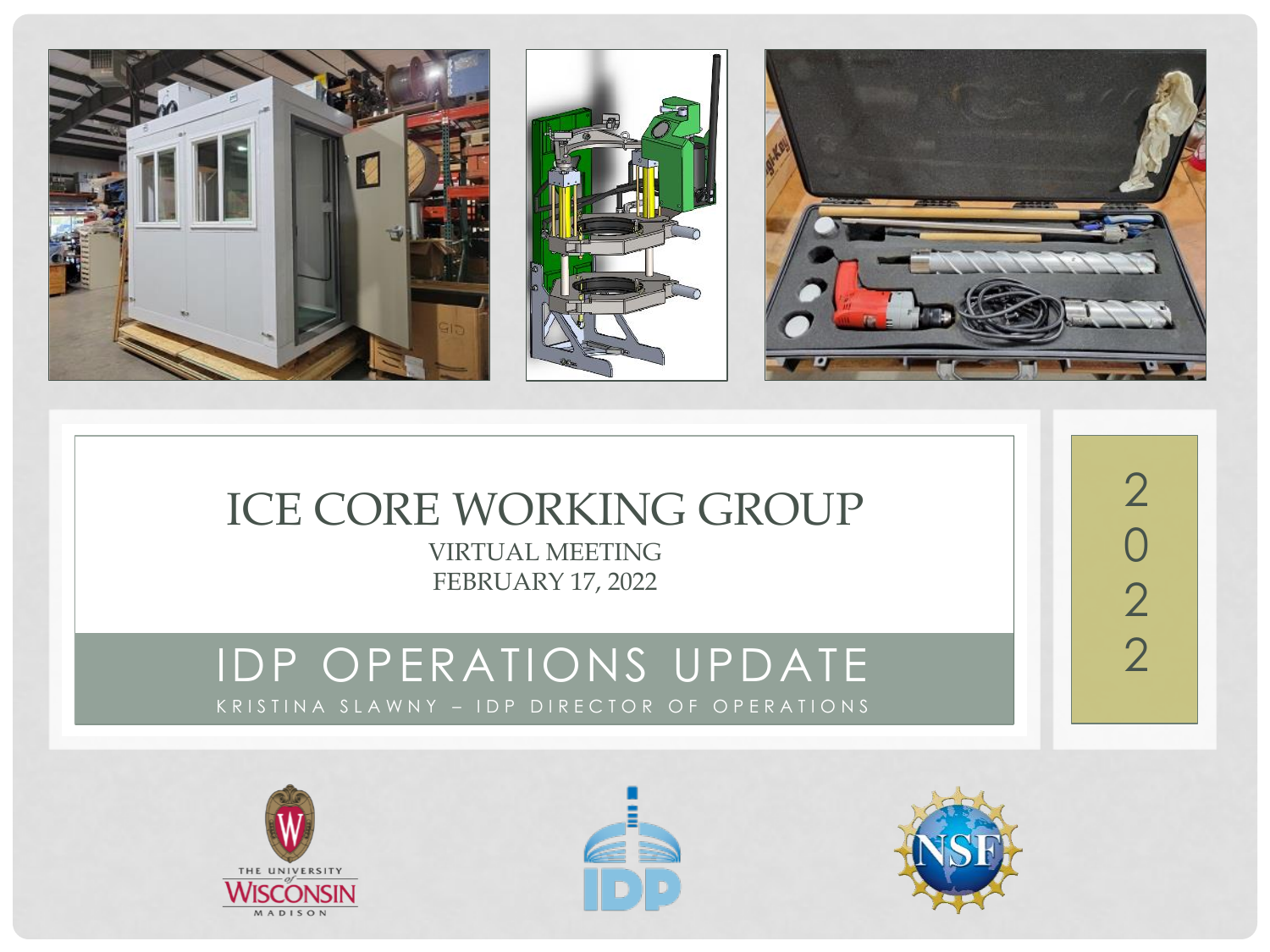## TEAM UPDATES

- IDP welcomed Electrical Engineer Umberto Stefanini in January 2022.
	- o EE position had been vacant since 2018 and was being filled by contractors with prior IDP experience.
- Field Support Manger Anna Zajicek departed IDP in January 2022 to take a position with Polar Field Services (PFS) as a Science Coordinator.
	- o Field Support duties have temporarily transitioned to Slawny.
	- o Position Vacancy Listing closed yesterday, 2/16/22.
- Mechanical Engineer Grant Boeckmann is departing IDP in mid-March 2022 to join the Centre for Ice and Climate (CIC) group in Copenhagen, Denmark.
	- o Position Vacancy Listing closed on 2/8/22.
	- o Great interest in the position 33 applicants!
	- o Applicant scoring in progress.
- Planning to hire 1-2 Mechanical Engineers, as the position vacated by Chris Gibson in January 2021 remains open.



Umberto Stefanini



Anna Zajicek



Grant Boeckmann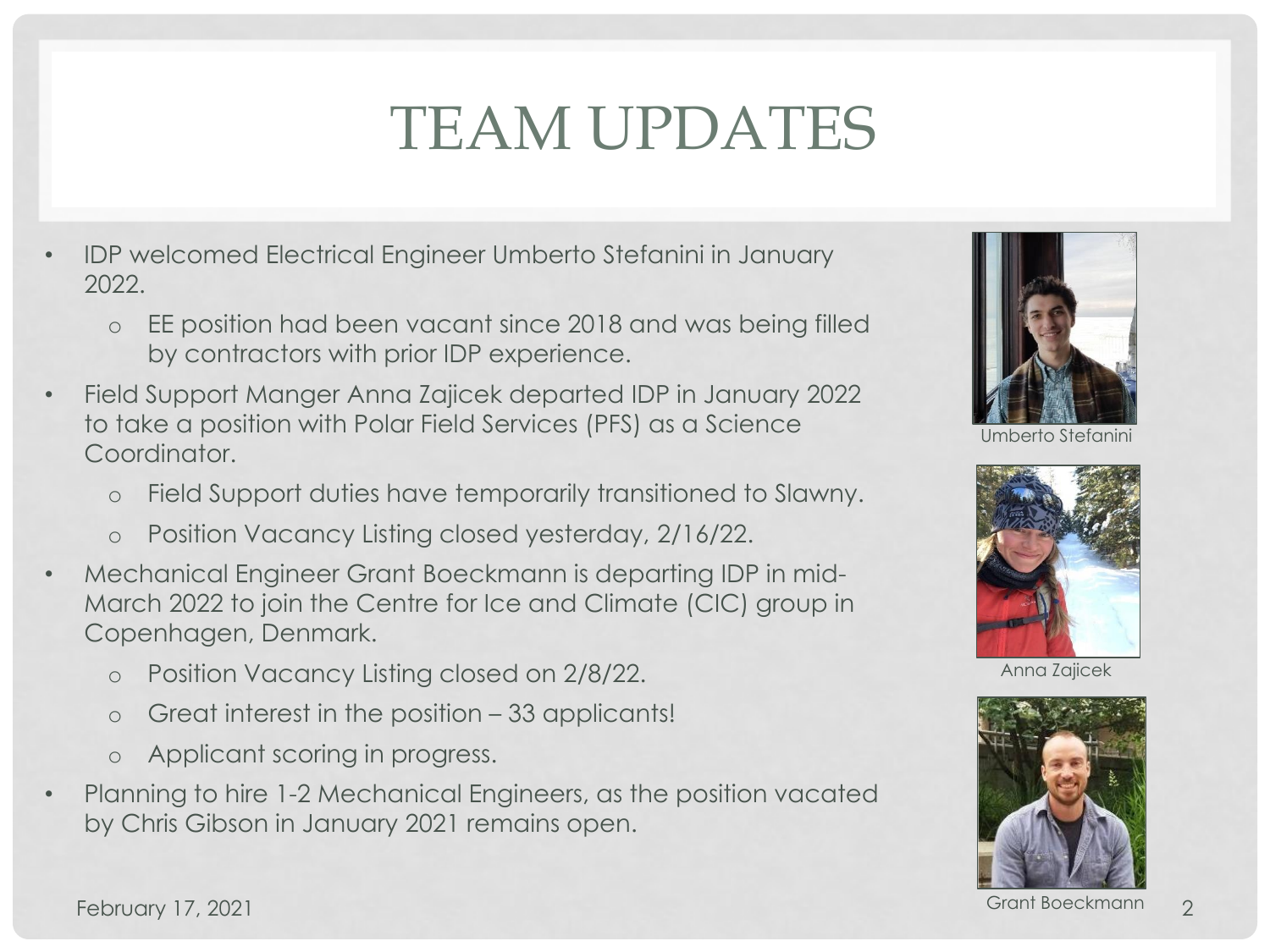### FIELD SUPPORT

- All field work requiring deployment of IDP personnel postponed since February 2020.
- Working with NSF, ASC and PFS to re-plan delayed fieldwork.
- Completed fabrication of a cargo ramp for safe loading and unloading of small aircraft through consultation with Kenn Borek Air.
	- o Ramp will be tested on Tunu Glacier in Greenland in spring 2022.
- Planning telecons underway with PFS, ASC and science teams for the following upcoming large field efforts:
	- o GreenDrill
	- o Herc Dome
	- o COLDEX
- Greenland Pre-season planning meetings in progress with PFS, Joe McConnell and Sarah Das.
- Peru Pre-season planning meetings in progress with Paul Mayewski for upcoming work on Quelccaya Ice Cap in either April or August. Currently monitoring the State Department travel advisory.
- Currently supporting one project in Antarctica and one in the continental U.S.





IDP Cargo Ramp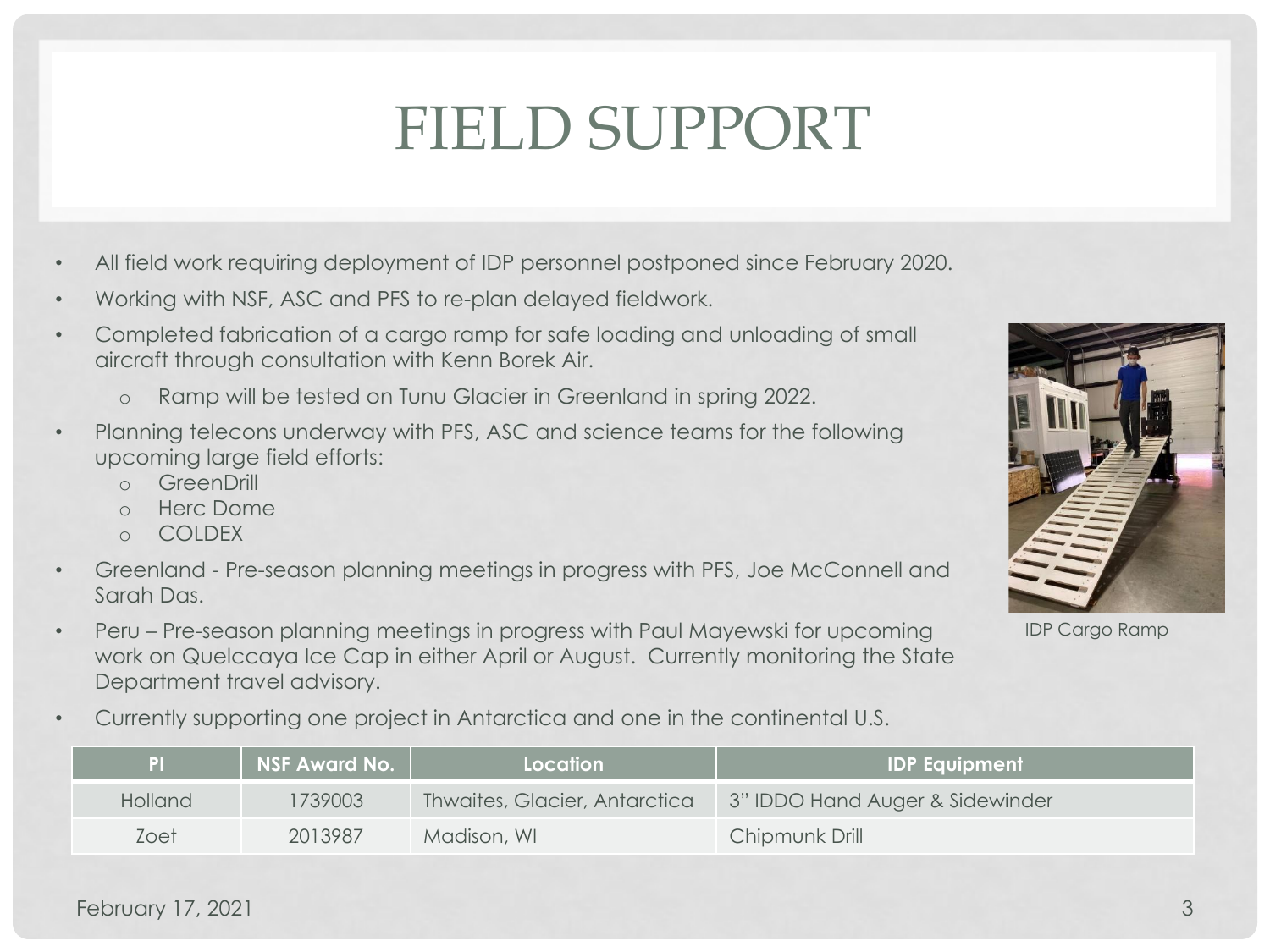## FORO 3000 DRILL





DISC Drill Winch



Foro 3000 Winch

Drill Tent



- Fabrication nearing completion:
	- o Completed fabrication of the sondes.
	- o Working to complete the sonde control electronics and control/communications software.
	- o Received the power distribution system and wired the power cables.
	- o Completed the fluid handling and core processing systems.
	- o Completed fabrication of the tower and crown sheave assemblies.
	- o Received and assembled the drill tent and control room. Installed control room ventilation.
	- o Ordered and received a lift for removing ice core boxes from the core storage trench.
- Dramatic reduction in system weight compared to the DISC Drill.
	- $O$  DISC Drill = 120,000 lbs.
	- $o$  Foro 3000 = 52,000 lbs. (includes MECC machine shop container)
- Current schedule (subject to change):
	- o Complete fabrication/assembly/testing by April 2022.
	- o Ship to Port Hueneme in October 2022.
	- o Resupply vessel delivers drill to McMurdo in January 2023.

February 17, 2021 Core Processing Line 2014 12:00:00 12:00:00 12:00:00 12:00:00 12:00:00 12:00:00 12:00:00 12:00:00 12:00:00 12:00:00 12:00:00 12:00:00 12:00:00 12:00:00 12:00:00 12:00:00 12:00:00 12:00:00 12:00:00 12:00:0

Core Processing Line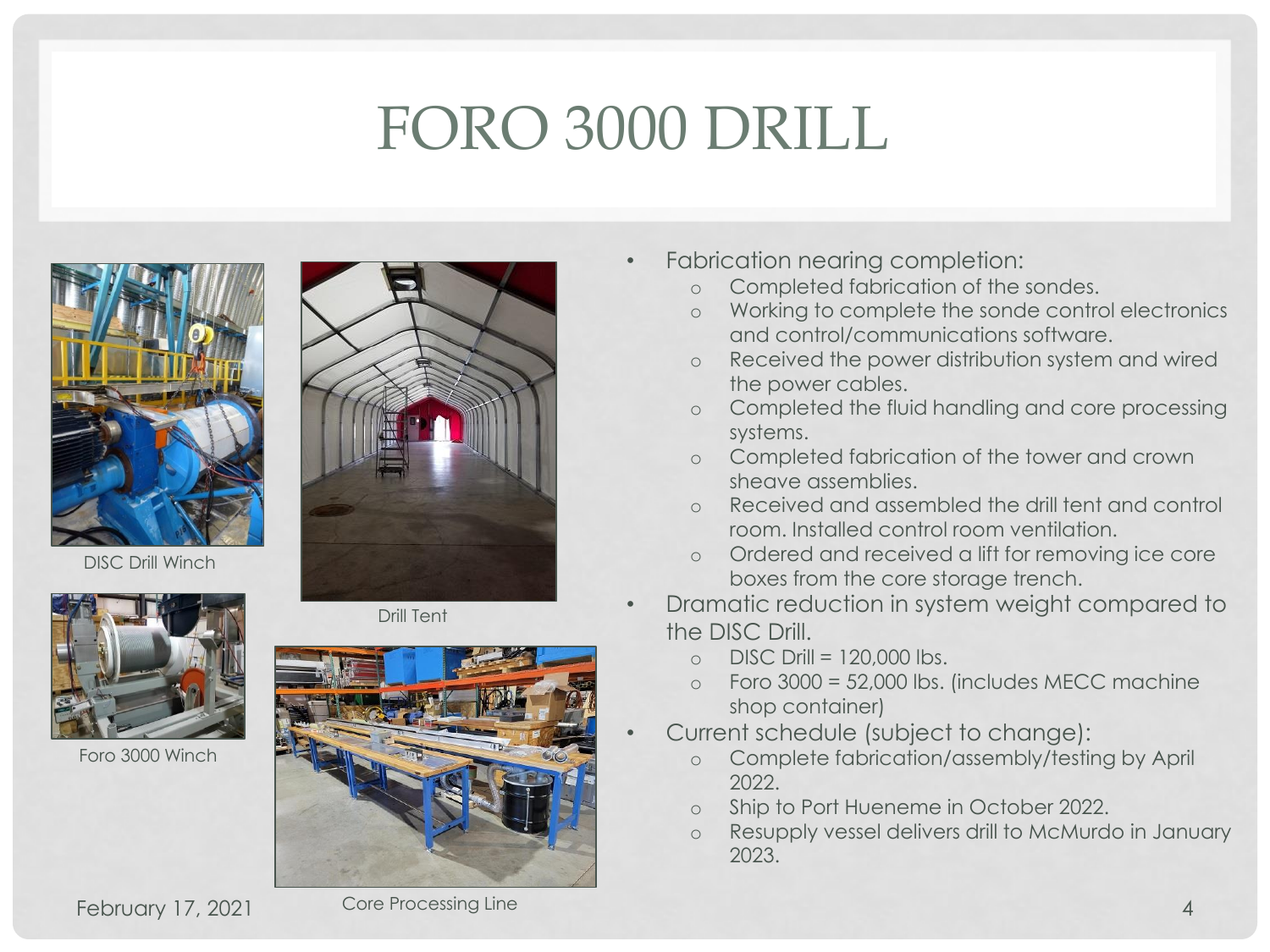## 700 DRILL

| <b>Completion Date</b>     | <b>Milestones</b>                                                                         |
|----------------------------|-------------------------------------------------------------------------------------------|
| June 2016, June 2017       | IDP Long Range Science Plans recommend a portable ice coring drill for depths up to 700 m |
| <b>March 2018</b>          | Complete IDP Science Requirements for Foro 700 Drill                                      |
| August 2019                | Complete IDP Conceptual Design for Foro 700 Drill                                         |
| August 2019                | Complete IDP Review of the Foro 700 Conceptual Design                                     |
| May 2020, updated Jan 2021 | Revise IDP Science Requirements from Foro 700 Drill to 700 Drill                          |
| Sept 2020                  | Update IDP Conceptual Design from Foro 700 to 700 Drill                                   |
| Jan 2021                   | Complete IDP Review of the 700 Drill Conceptual Design                                    |
| <b>March 2021</b>          | NSF approval of creation of the Detailed Design for the 700 Drill                         |
| October 2021               | Complete Detailed Design for 700 Drill                                                    |
| November 2021              | Complete IDP Review of the Detailed Design                                                |
| February 2022              | NSF approval to begin fabrication of the 700 Drill                                        |
| March 2022 - March 2024*   | Fabricate 700 Drill                                                                       |
| March 2024*                | Complete 700 Drill Fabrication, Integration Testing & Drill Documentation                 |
| April 2024*                | Complete Final Review and Acceptance; 700 Drill ready for field testing                   |
|                            |                                                                                           |

\*Estimated

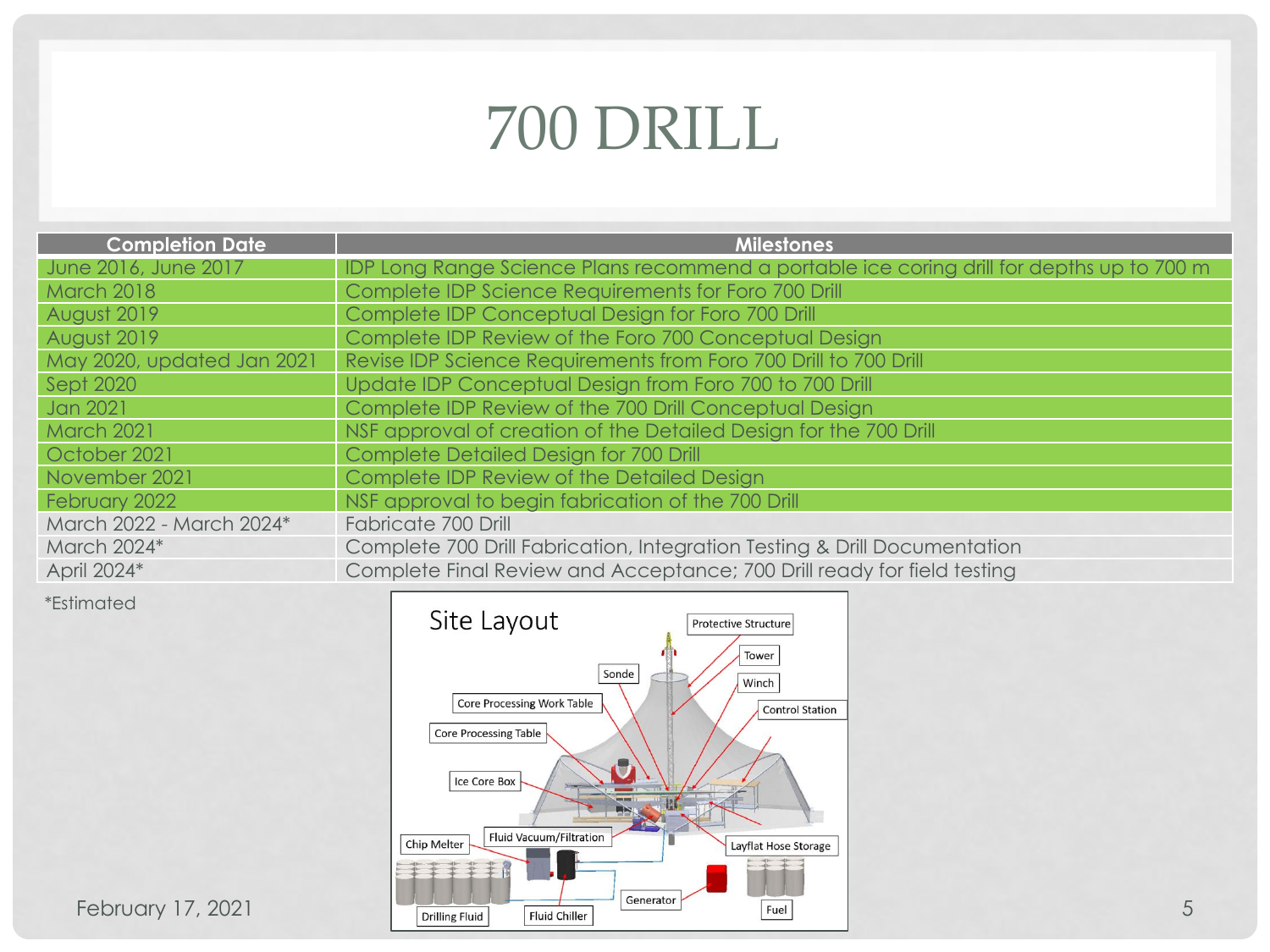## 700 DRILL

Incorporating Innovation

- New tilting mechanism to keep the tent size small and remove the need for a trench.
- Articulating Anti-Torque Exploring a new concept to minimize stick-slip during drilling and improve core quality.





Articulating Anti-Torque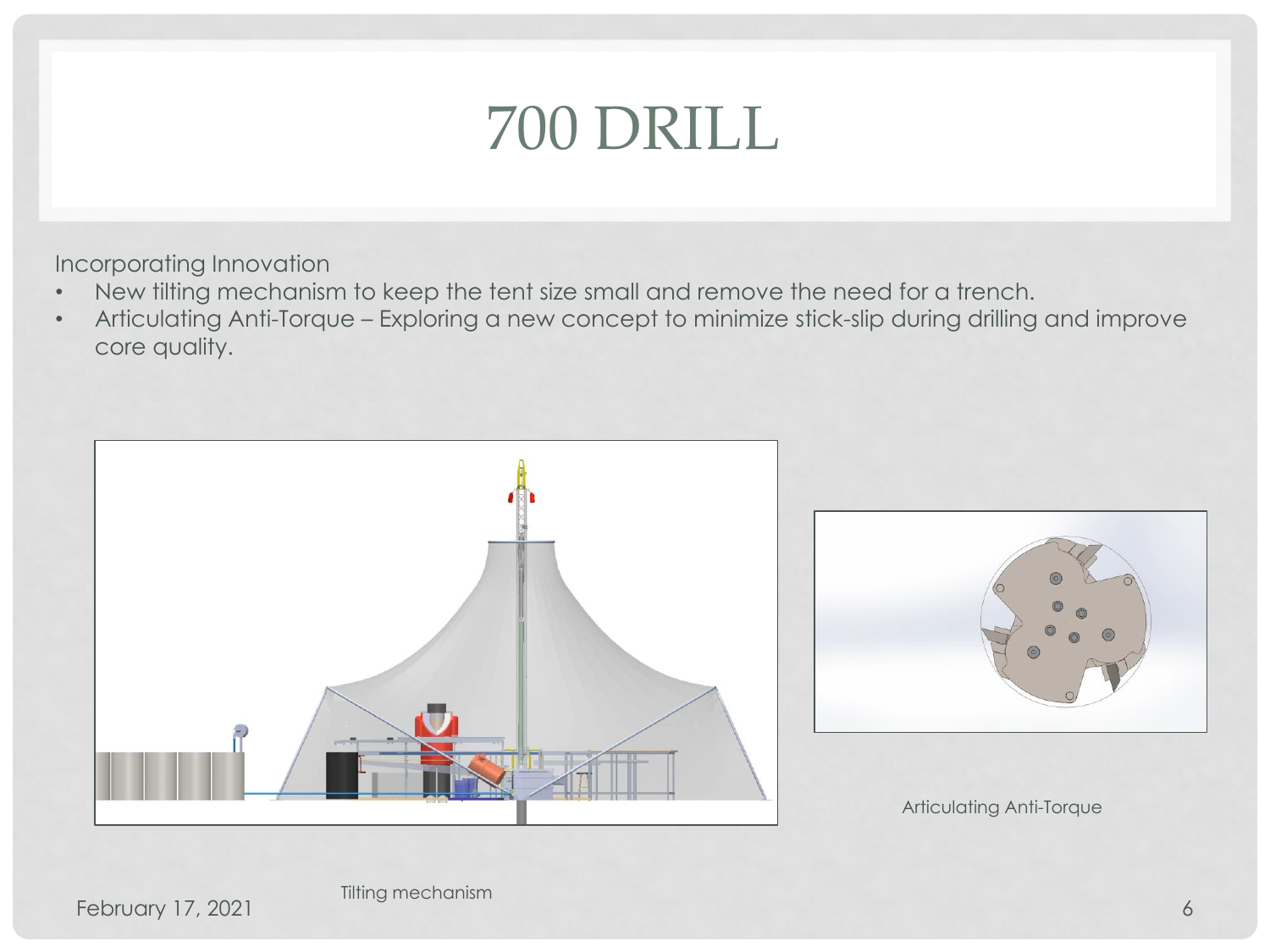## MAINTENANCE & UPGRADES

- ASIG Drill Working to ready the system for the GreenDrill project, with shipment of cargo to Greenland planned for summer 2022 and use beginning in spring 2023.
- Foro 1650 Sonde electronics modification/assembly is in process and will mimic the Foro 3000 design.
- Eclipse Drills Implemented a Gearhart-Owen cable connection for easier servicing in the field. Continuing to update CAD models and drawings.
- Thermal Drill Tent modifications made. Fabricated a hole cleaner and a vacuum test fixture.
- Foro 400 Compiled a cost estimate to fabricate barrels for wet drilling in response to a PI inquiry.
- Stampfli Drill Received/inspected a spare anti-torque/motor section. Re-terminated the winch cable. Fit checked IDP cutter heads and parts. Designed and fabricated a cutter grinding fixture.
- Logging Winches Spooled on a new IDLW cable and terminated both ends. Tightened Amphenol backshells. Purchased a tool bag.
- Hand Augers Purchased and installed new cords for the SideWinder drills. Purchased new cases for the variacs. Finalized carbide cutter design and obtained quotes. Fabricating additional Sidewinder platforms.
- Winkie Drill Ice bit fabrication and other maintenance completed. Discussed extending the Winkie Drill to 200 m depth versus exploring purchase of an off-the-shelf Hydracore Prospector rig.

February 17, 2021 **7** and 2011 **7** and 2012 **7** and 2012 **7** and 2012 **7** and 2012 **7** and 2012 **7** and 2012 **7** and 2012 **7** and 2012 **7** and 2012 **7** and 2012 **7** and 2012 **7** and 2012 **7** and 2012 **7** and 2012 **7** and 2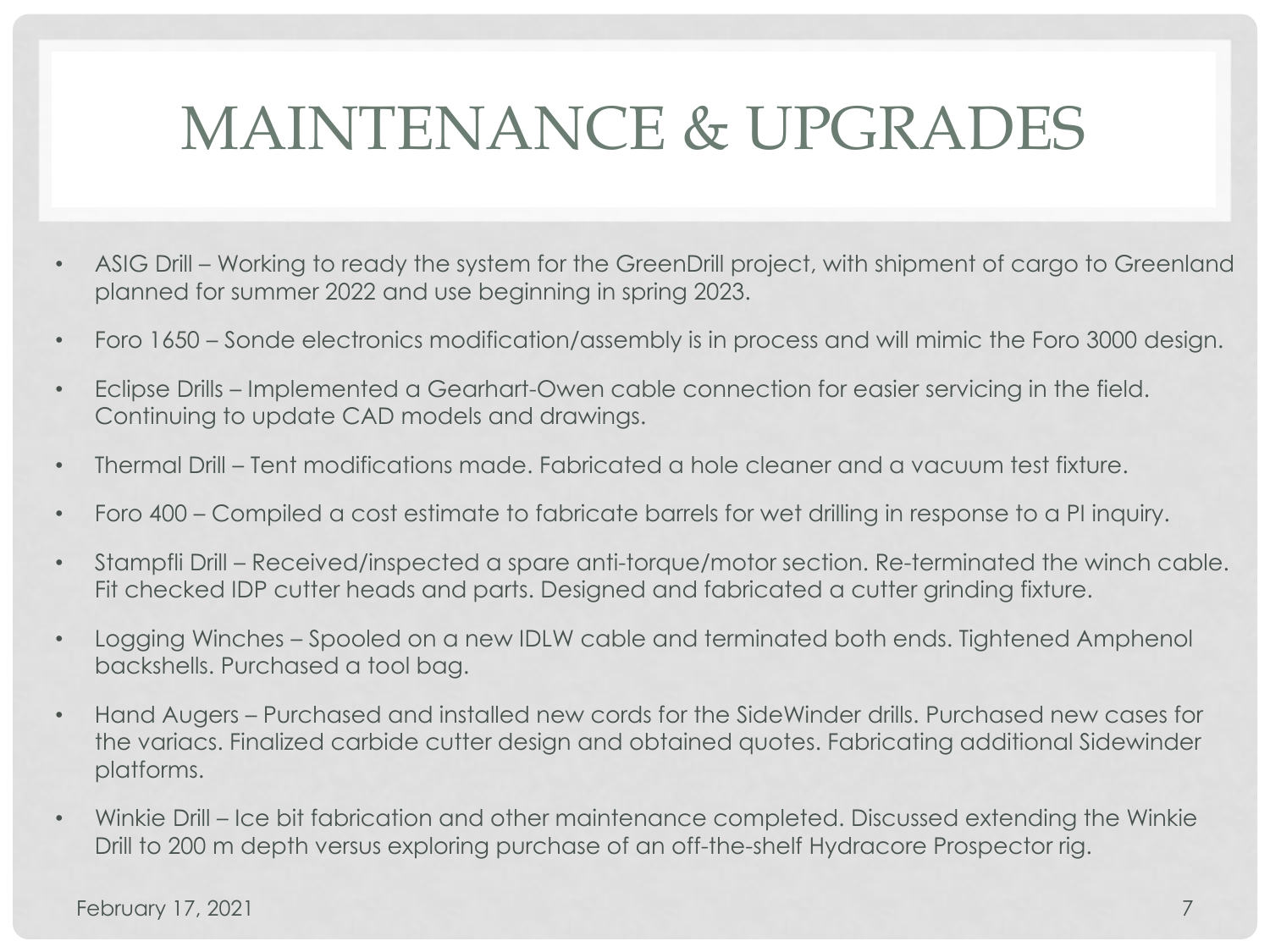### FUSION WELDER TESTING JANUARY 2022 UW PHYSICAL SCIENCES LAB – STOUGHTON, WI





- Planned and executed casing fusion welder testing in a freezer at the UW Physical Sciences Lab in early January 2022.
- Testing conducted at -20°C and -40°C with excellent results.
- Planned casing sections are 15 ft. in length to minimize the number of welds required.



February 17, 2021 8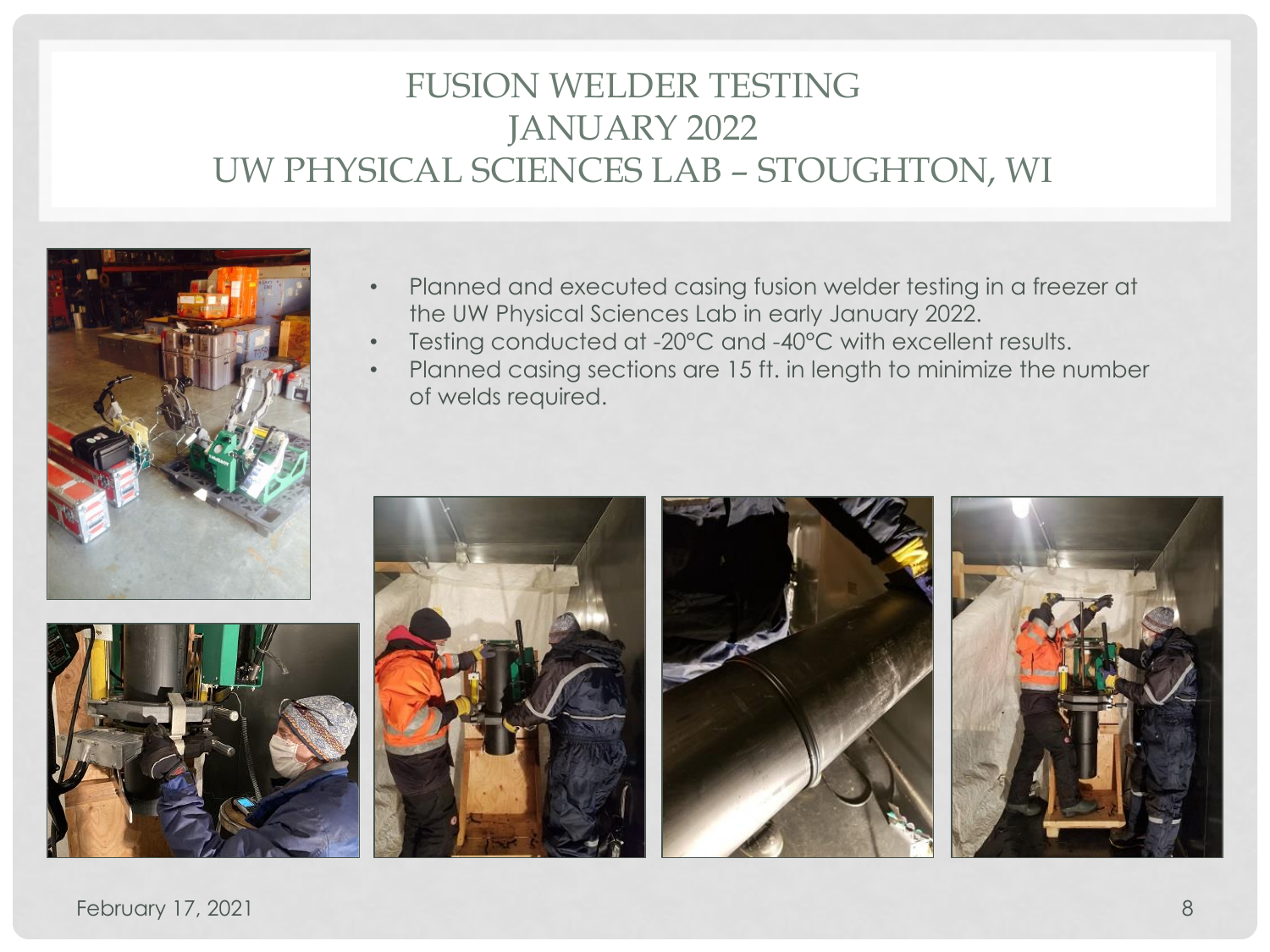### DRILL TESTING/OPERATOR TRAINING JANUARY 2022 LAKE WAUBESA – MADISON, WI

- Operations training and system shakedown conducted on 1/21/22.
- Subsequently disassembled the system down to the smallest components possible for transport via horse, mule and porter during the upcoming Peru project.





Tentipi Tent • 48lbs

• 36"x16"x16"











February 17, 2021